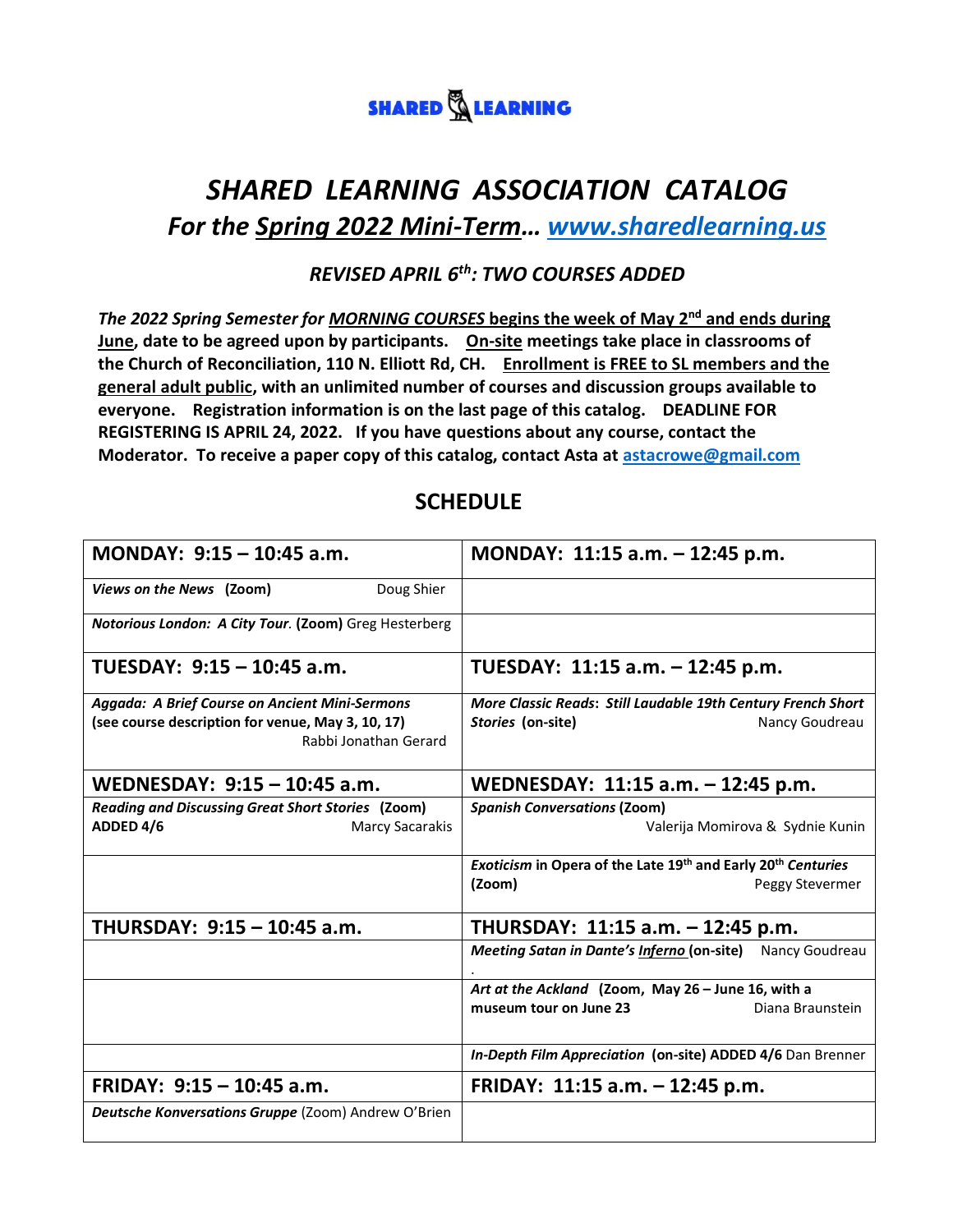

## **DESCRIPTION OF COURSES AND DISCUSSION GROUPS**

**If you have questions, contact the Moderator directly.**

#### **MONDAY, 9:15 – 10:45 a.m.**

*Views on the News* (**Zoom)** Moderator: Doug Shier [\(shierdrs@gmail.com](mailto:shierdrs@gmail.com) ). Our open round table format allows for the respectful discussion of events at the worldwide, national, state and local levels. During each meeting, volunteers present current topics for the exchange of ideas, in order for us to share and learn. Doug will respectfully manage the conversations and information exchanges, using pre-established general operation guidelines to ensure that meeting etiquette and decorum are followed**. NOTES: \***Class is limited to 20 participants. **\***New students are welcome.

#### **MONDAY, 9:15 – 10:45 a.m.**

*Notorious London: A City Tour* (**Zoom)** Moderator: Greg Hesterberg [\(greghesterberg@me.com\)](mailto:greghesterberg@me.com) Samuel Johnson once wrote, "A man who is tired of London is tired of life." We will take a look at arguably the greatest city in the western world at significant pivot points in her history… from Oscar Wilde's London to Queen Victoria's to the Beatles' and even to the London of Jack the Ripper. I'll be showing a new *Great Courses* series, two lectures per meeting, and will enhance it with additional material including…if you know me and have taken my courses…comedy! Yes…the Brits are hilarious! Your participation in this class will further enlighten and inform you on history, the sites in the great city of London, and the human experiences of urban life through the Ages.

#### **TUESDAY, 9:15 – 10:45 a.m.**

*Aggada: A Brief Course on Ancient Mini-Sermons***. (on-site or perhaps on Zoom, May 3, 10 and 17).** Moderator: Rabbi Jonathan Gerard [\(jhgerard@gmail.com](mailto:jhgerard@gmail.com) ). In a three-week course, we will examine the spectrum of opinion among the early rabbis, living in the first Christian centuries, with regard to three topics: capital punishment, abortion, and divorce. This will be largely a discussion class in which participants will read and analyze selected texts. **NOTE:** Classes will meet **on-site**, if unanimously chosen among registrants -- **otherwise on Zoom**.

#### **TUESDAY, 11:15 a.m. – 12:45 p.m.**

*More Classic Reads: Still Laudable 19th Century French Short Stories* (**on-site**) Moderator: Nancy Goudreau [\(nagoudreau@yahoo.com](mailto:nagoudreau@yahoo.com)). For May and June, 2022, the current group of 'classic' readers decided to stay with French classic authors who published between 1829 - 1886. We will dip into a fine anthology of stories (and biographies) -- to read and discuss one story per week and to relish plots, character depictions, writing styles and the opportunities to read aloud. Our authors include: Prosper Merimee, Gerard de Nerval, Gustave Flaubert, Alphonse Daudet, Emile Zola and Guy de Maupassant. The title of our book is *Nineteenth Century French Short Stories: A Dual Language Book,* translated by Stanley Appelbaum, Dover, 2000, new, about \$12 – with the original French on one page, opposite the English translation. **NOTE:** class is limited to 15 participants.

#### **WEDNESDAY, 9:15 – 10:45 a.m.**

Reading and Discussing Great Short Stories (Zoom) Moderator: Marcy Sacarakis [\(marcy4479@gmail.com\)](mailto:marcy4479@gmail.com). This is a five-week class where we will discuss the final five stories from The Best Short Stories 2021, The O'Henry Prize Winners, which is available for purchase from local bookstores or Amazon. We will participate in in-depth discussions about the author, the writing style, the plot, the characters and how they are developed, the themes, and the story's relevance to us. Members of the class will take turns leading the discussion. Each class ends with a poetry reading chosen by a class member.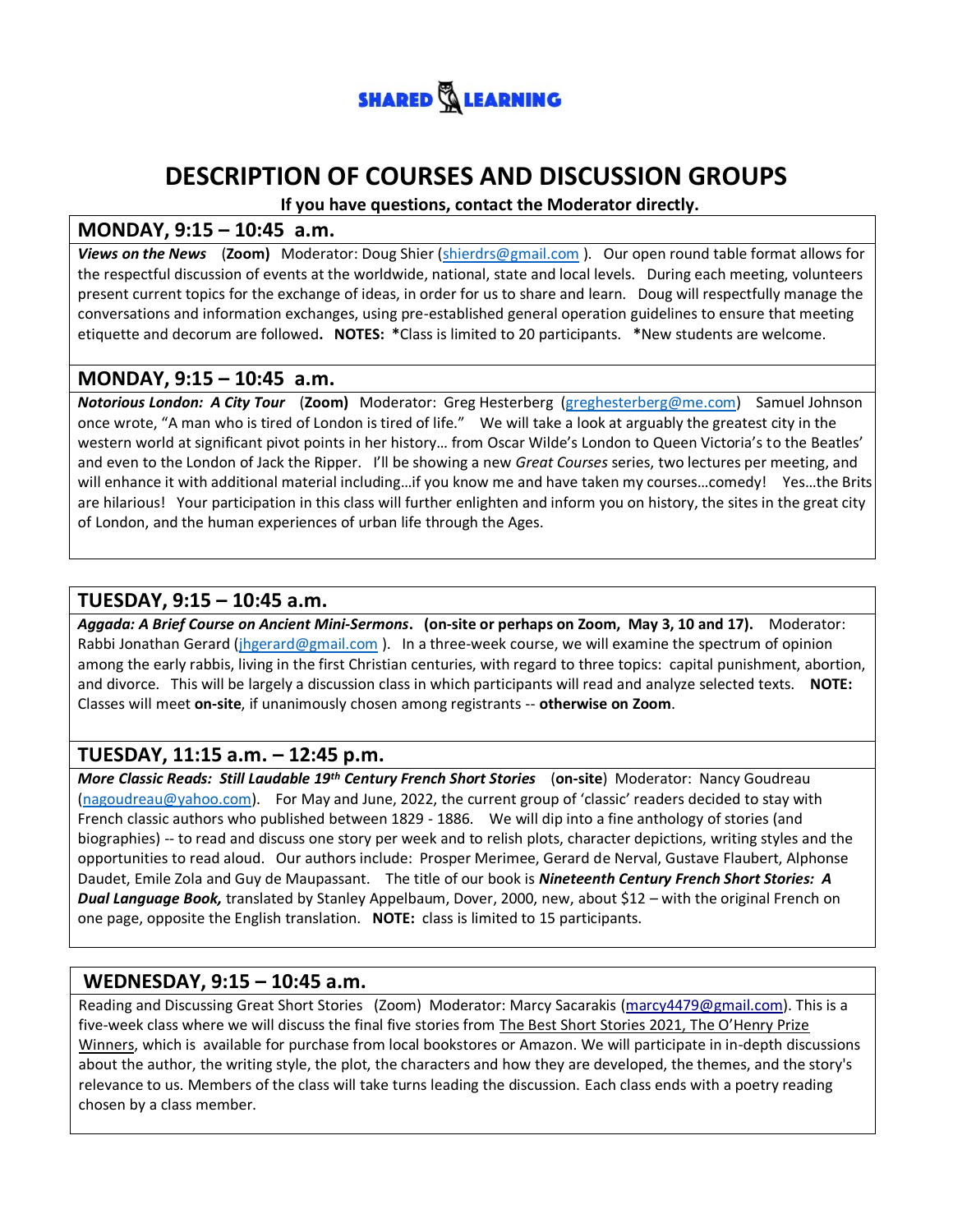#### **WEDNESDAY, 11:15a.m. – 12:45 p.m.**

**Spanish Conversations** (Zoom) Co- Moderators: Valerija Momirova [\(vmomirovas@gmail.com\)](mailto:vmomirovas@gmail.com) and Sydnie Kunin [\(sgskunin@gmail.com\)](mailto:sgskunin@gmail.com). This course presents an opportunity to improve your spoken Spanish. It is aimed at speakers with "advanced beginning" and "intermediate"-level skills. We talk in Spanish about anything we want, such as, current events, books, movies and visited places. Sometimes a member will distribute a Spanish article in advance for our review at the next meeting. We are a friendly group of people at varying levels of fluency. **NOTES: \***Limited to **10** people, with preference given to returning class members**. \***New students are welcome

*Exoticism in Opera of the late 19th and early 20th Century.* **(Zoom)** Moderator: Peggy Stevermer [\(pstevermer@nc.rr.com](mailto:pstevermer@nc.rr.com) ). This course will focus on the use of 'exoticism' in opera. What is exoticism and how does it work? What is the function of exoticism in culture, in art, in general and what desires do exoticism express? We will be viewing three operas this semester: *Madame Butterfly* by Puccini, *Ai*da by Verdi and *Carmen* by Bizet. Our discussion will consider how the setting, the costuming and the staging lean toward the exotic and how the operas compare and contrast with one another. If possible, we will also look at different versions of the same opera for comparison and contrast, taking into account the current culture, as well as the culture at the time the opera was written. If you are new to the world of opera, these three are excellent examples with which to begin.

#### **THURSDAY, 11:15 a.m. – 12:45 p.m.**

*Art at the Ackland* **(Zoom, May 26 to June 16; one site visit in Chapel Hill, June 23)** Moderator: Diana Braunstein [\(braunstein540@comcast.net\)](mailto:braunstein540@comcast.net). *Art in the Ackland* will bring participants this small gem of a museum, right in our backyard on the CH campus of UNC, by the use of class lectures, discussions, and the viewing of its works of art. The course will feature**: \***North Carolina's premier collections of Asian art and works on paper**; \***significant collections of European master works; **\***American and European 20th-century and contemporary art; \*African art; and **\***North Carolina pottery. During **our five weeks**, we will learn about the Ackland's past history and future plans and will tour by Zoom several of its galleries to focus on 4-5 objects in each. **On June 23**, we will take a field trip to actually tour the museum itself with an experienced Ackland docent. **"The only way to understand painting is to go and look at it. And, if out of a million visitors, there is even one to whom art means something, (that) is enough to justify museums."** Pierre-Auguste Renoir.

*Meeting Satan in Dante's Inferno* **(on-site)** Moderator: Nancy Goudreau [\(nagoudreau@yahoo.com\)](mailto:nagoudreau@yahoo.com). We will plunge deeply into Hell's lowest circle as depicted in the *Inferno,* Dante Alighiere's first book of poetry in the *Divine Comedy*, translated by Robert Hollander and Jean Hollander, 2002, Anchor Books. We'll read aloud and interpret weekly assigned cantos (about a total of 18 pages of poetic stanzas) as the live Dante and his dead guide Virgil complete their journey through the nine rings in hell, viewing horrific, graphic punishments and chatting with sinners – to finally meet Satan himself, munching on the choicest, worst ones. **NOTES: \*** In addition to buying the book, new students should at least be familiar with Dante's journey. **\***Class members in *Inferno* (during the Winter 2022 semester) have so enjoyed our readings, Nancy will offer Dante's second book, *Purgatorio,* in *Shared Learning's* Fall semester*,* if enough members request it.

*In-Depth Film Appreciation* (**on-site)** Moderator: Dan Brenner [\(dbrennervid@gmail.com\)](mailto:dbrennervid@gmail.com). In this class, we will try to answer the question "what makes a good film?" From independent to foreign films, 1940's to present-day productions, all films that we view will be character-driven with complex and interesting plot lines. We will explore different genres, compare directing styles and examine story arcs and plot development. In addition, we'll note how technology has influenced the filmmaking process and, in turn, impacted content and style. Some directors will include: the Coen Brothers, John Sayles, Spike Lee, Stanley Kramer and John Huston. Each week, we'll begin with a brief introduction, highlighting the director, screenwriter, actors and cinematographer, plus a few production notes and trivia. Then **we'll view a film in its entirety,** followed with discussion of various aspects. **NOTES: \*Each class meeting may last until 1:45**, depending on the length of the film. **\***Class is limited to **17** participants.

#### **FRIDAY, 9:15 – 10:45 a.m.**

*Deutsche Konversations Gruppe* **(Zoom**) Moderator: Andrew O'Brien ([a.obrien@hotmail.com\)](mailto:a.obrien@hotmail.com). For those German speakers who wish to maintain their fluency, this course will provide you with informal and cordial opportunities to converse in German. We'll refer to articles in German newspapers and magazines and select interesting topics about current German and American events. Each class meeting will be conducted entirely in German, but not include German grammar instructions. **NOTE:** German speakers new to this course are welcome.